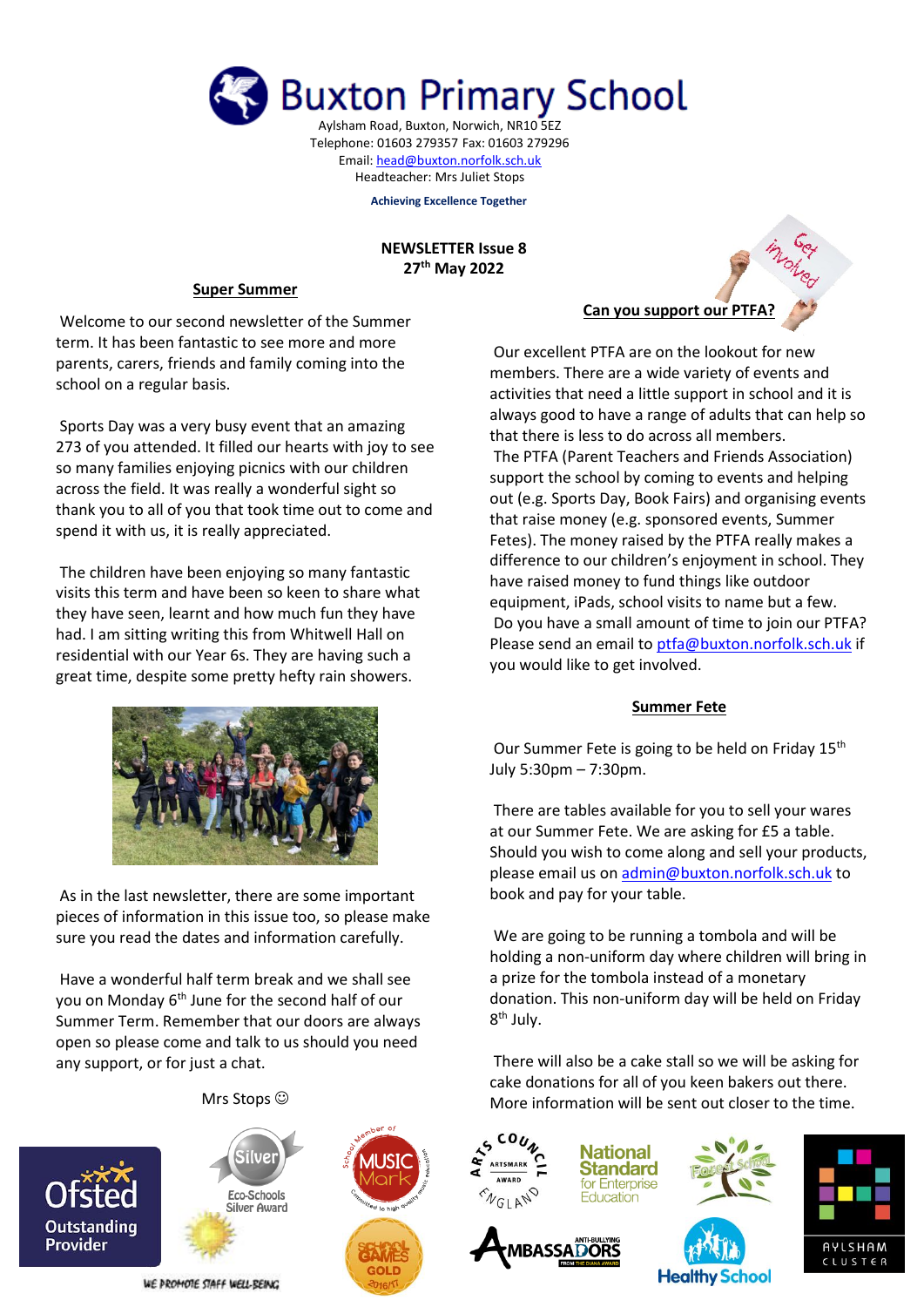

Headteacher: Mrs Juliet Stops

**Achieving Excellence Together**

We usually run a BBQ, however, this is becoming increasingly difficult with lack of equipment and availability of people to staff the BBQ, therefore, we are going to be looking at getting a food van to come along to provide food. There will also be refreshments available.

### **TACT family learning day**

We will be running activities as a school at the TACT family learning day which has a well-being theme this year. We would love to see you there!



# **AHS Friendly Faces**

Wednesday 8<sup>th</sup> June.



I'd like to say a huge thank you to all of you for your donations on our multi-coloured non-uniform day. We raised a fantastic £325.90 for Kayla and her family. The children all looked so bright and wonderful all day and learnt a lot about compassion and helping others.



Another thank you goes to all of those parents, carers and family members that support our visits. The children get a great deal out of our trips and without your generosity of time to come along and support, we would struggle to ensure the safety and enjoyment of all our children.

The friendly faces team at Aylsham High School will be coming into school to talk to our Year 6 children about their transition to AHS in September on